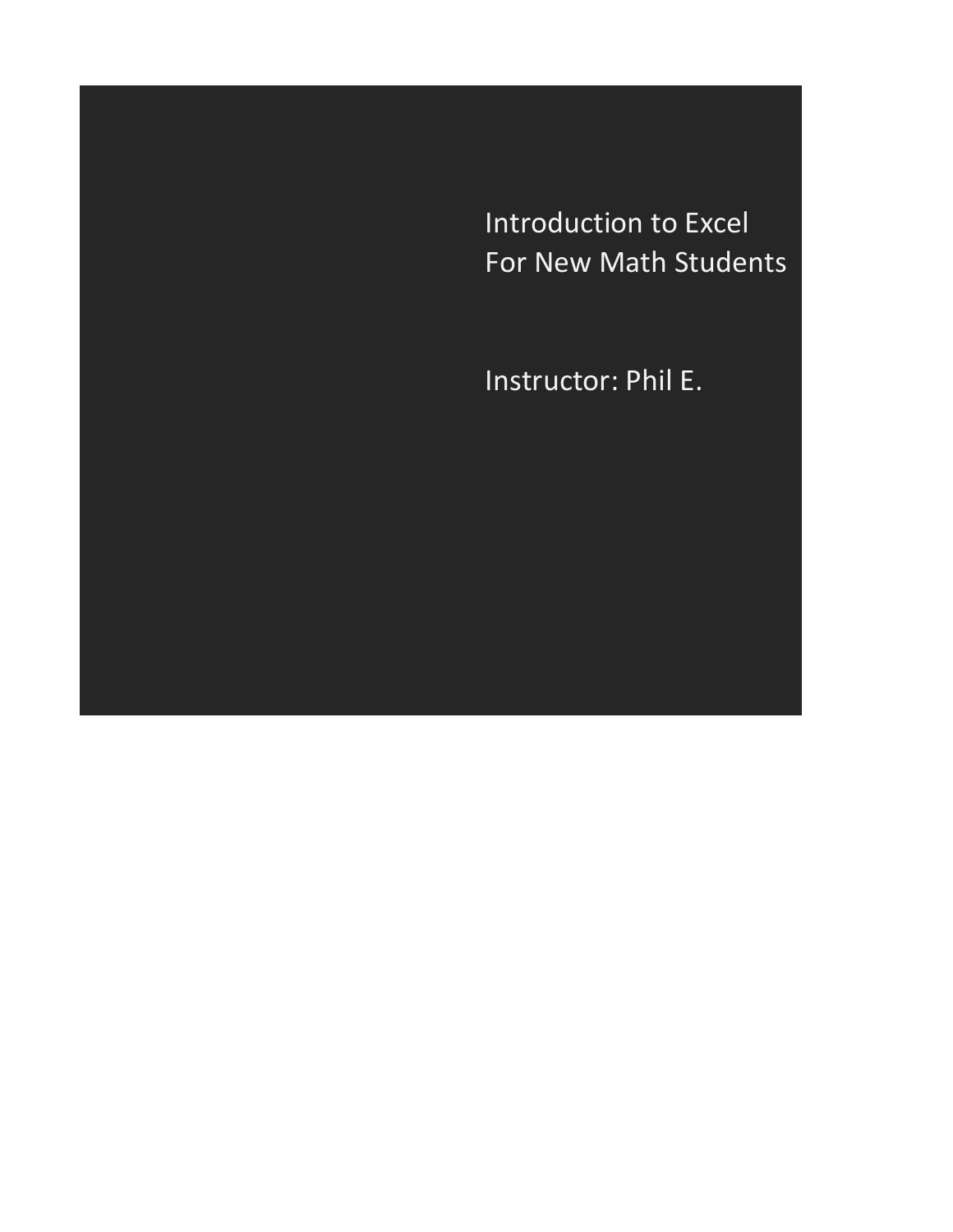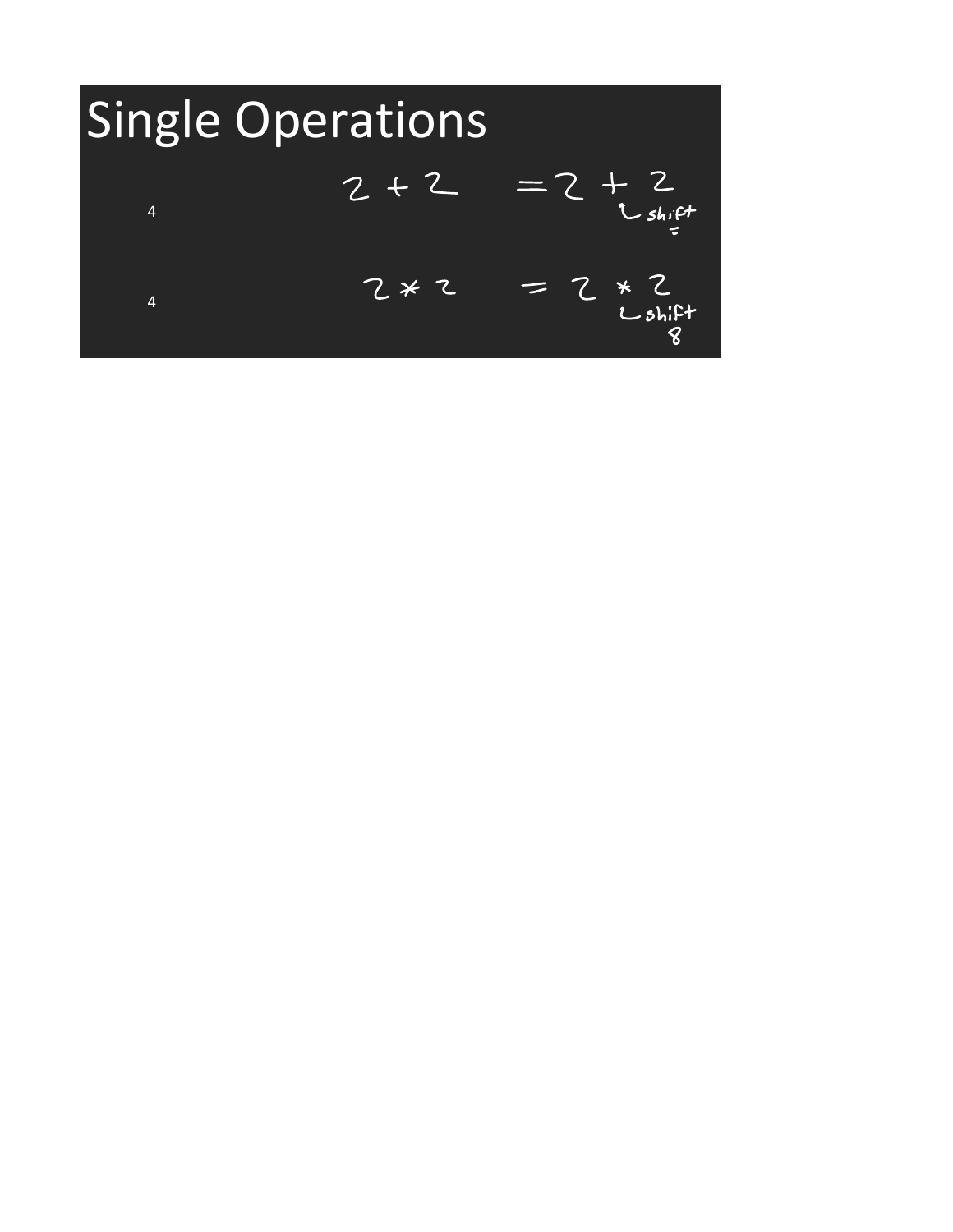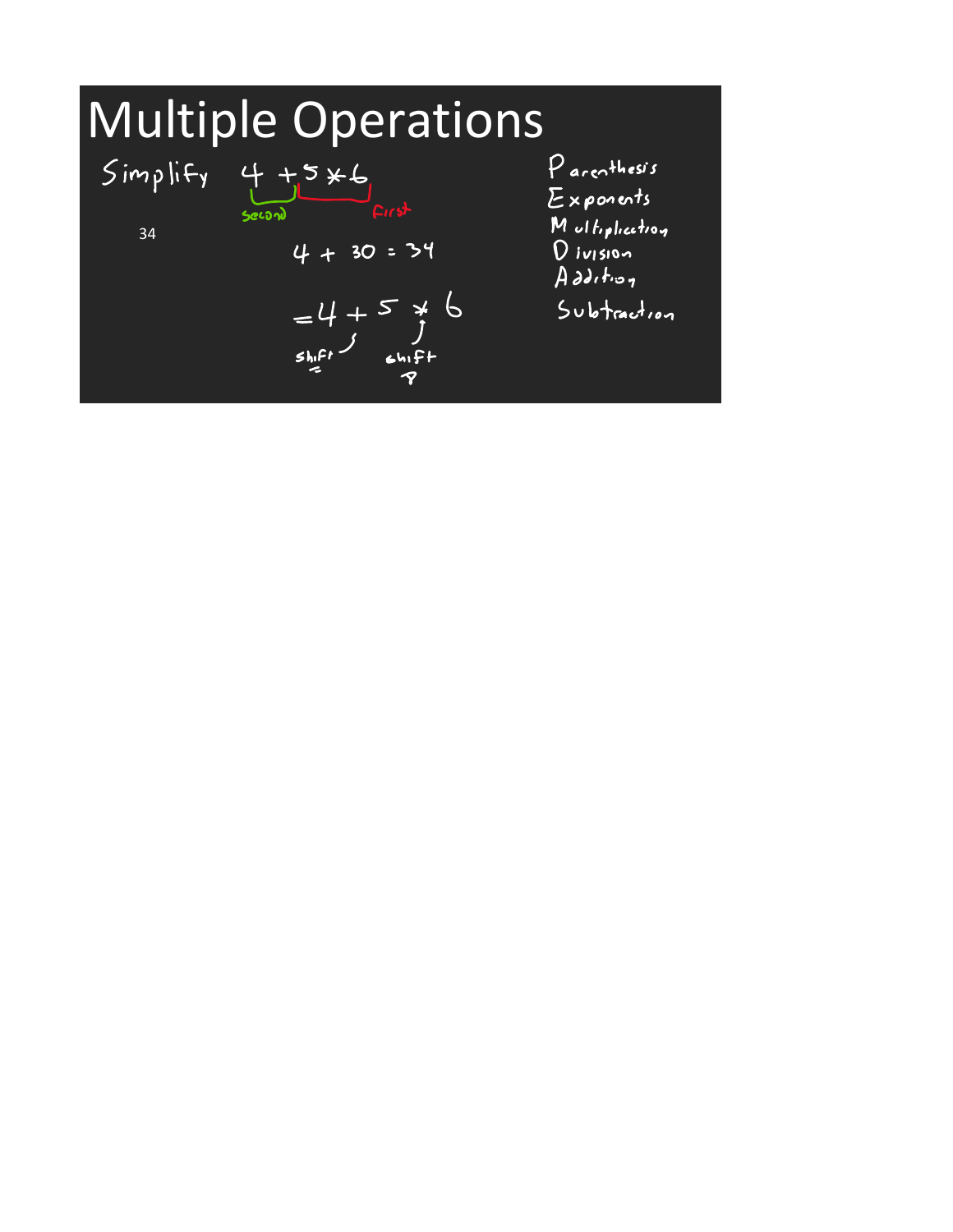Operations with Parentheses:  $6(4+5)$  $Simplif'$ I times: 54 $=6\frac{\times}{\times}\begin{pmatrix}4+5\\ 1\\ 6\frac{1}{2}\end{pmatrix}$ <br>
shift<br>
shift<br>
shift<br>
shift<br>
shift<br>
shift<br>
(  $5h$ <sub>1</sub> $f$  $f$  $O$ <br>(close)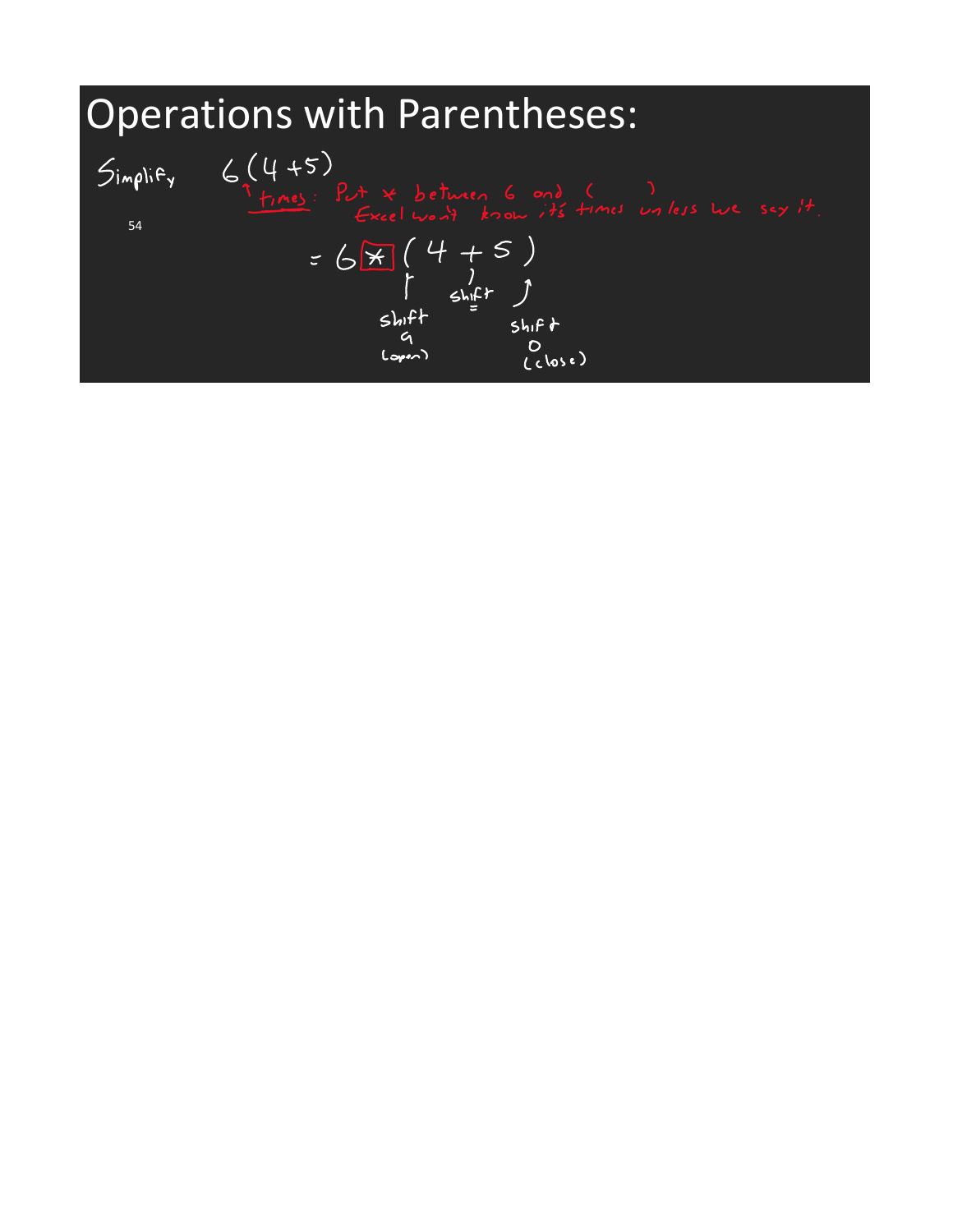#### Basic Operations with Larger Numbers:

#### $Simplify$  4415 +53 \* 61

7648

 $4415 + 53 * 6$  $3 + 3 - 5$ <br> $3 + 16$ <br> $5 + 16$ <br> $8$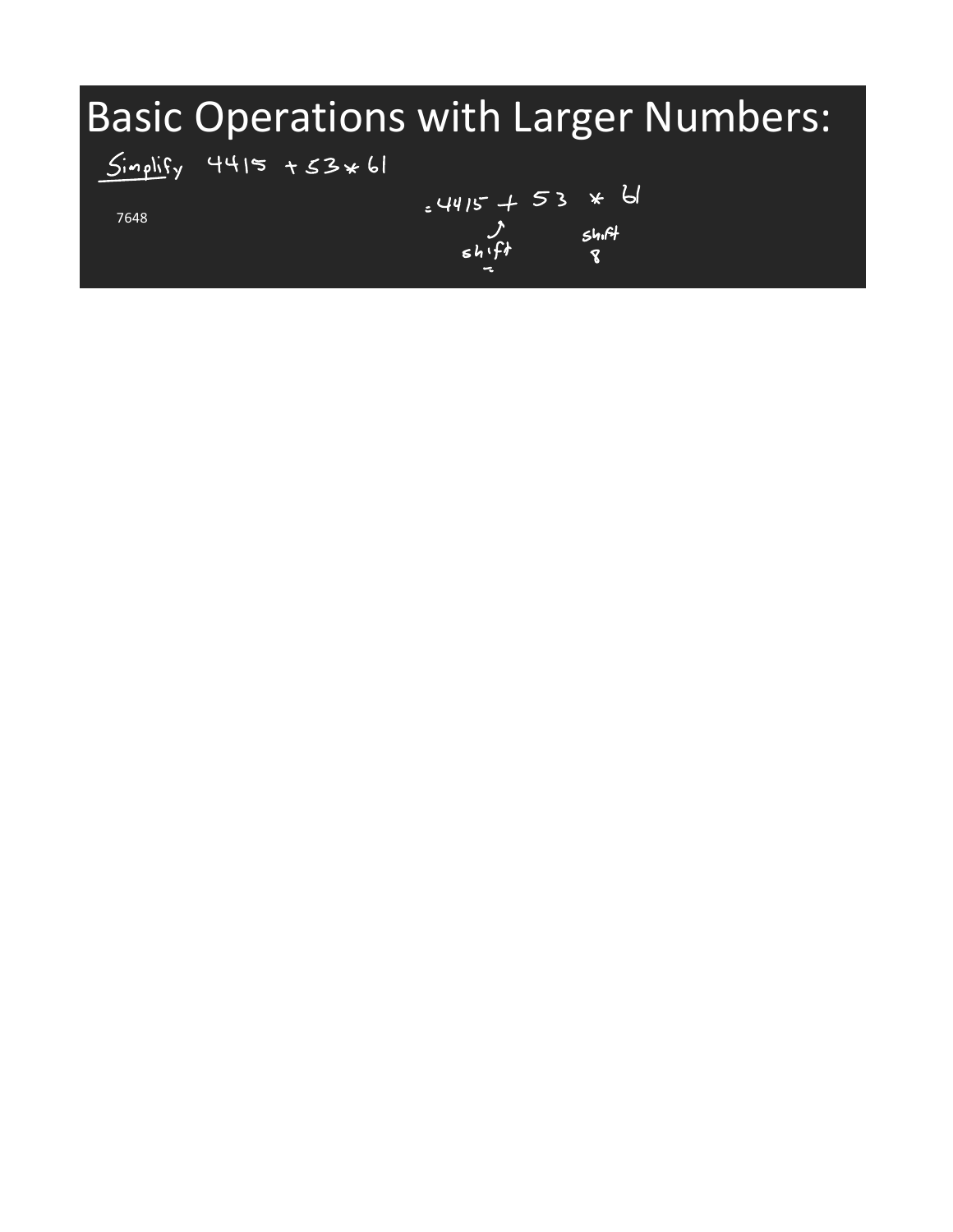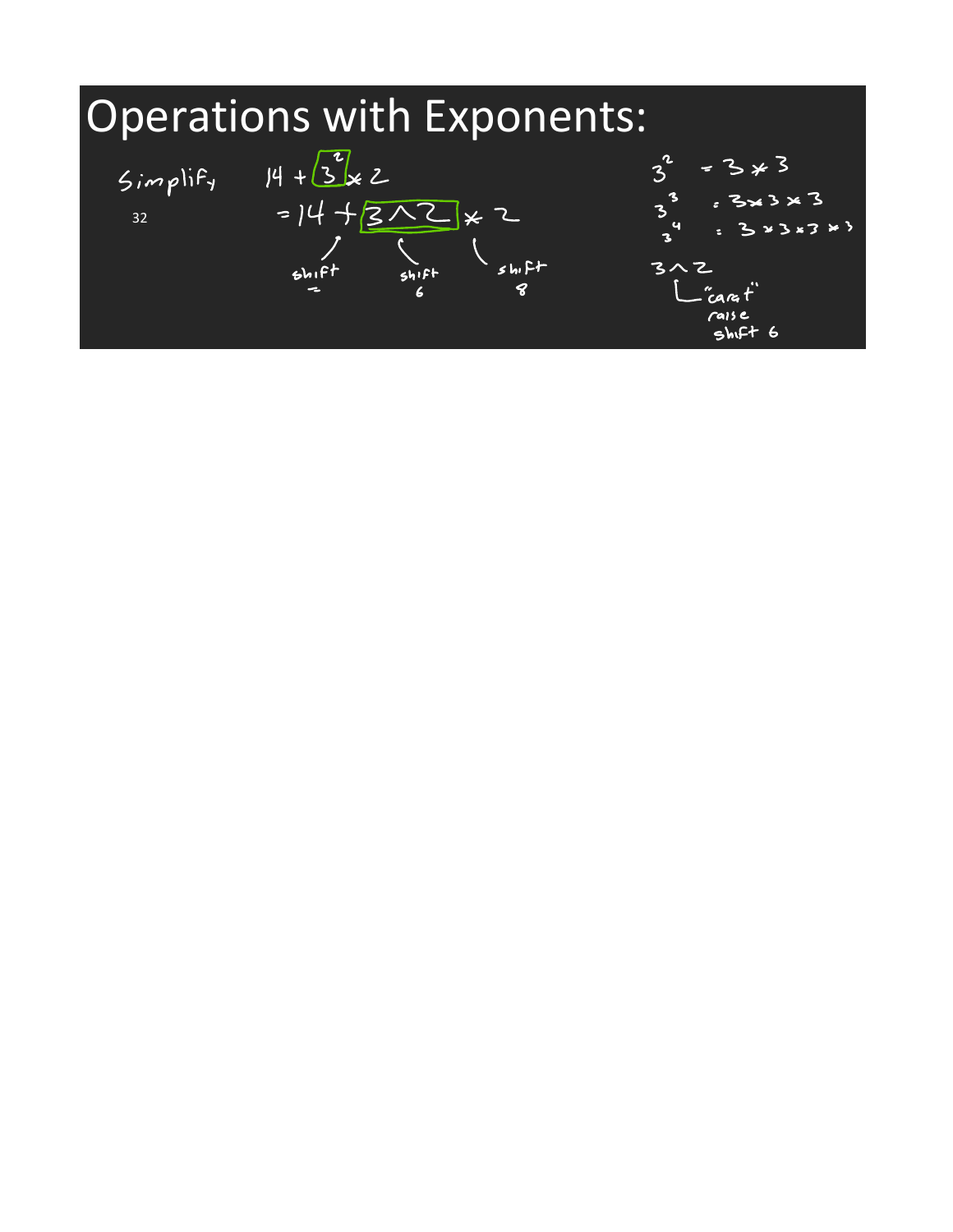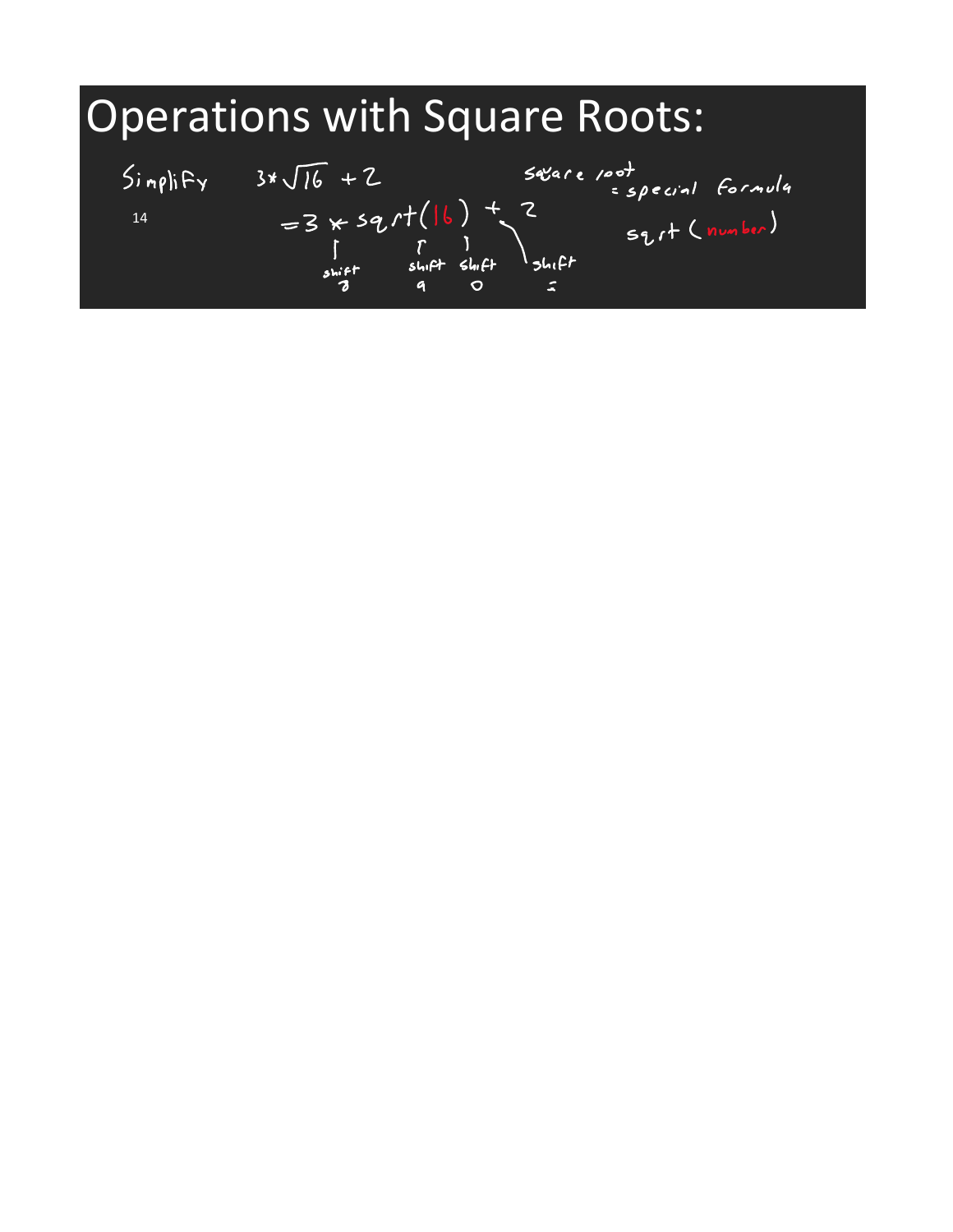| <b>Operations with Fractions:</b>                               |    |                                                                          |  |
|-----------------------------------------------------------------|----|--------------------------------------------------------------------------|--|
| $Simplify: \frac{4}{5} \times \frac{15}{2} \times \frac{10}{3}$ |    | $=4/5$ $\times$ 15/2 $\times$ 10/3                                       |  |
|                                                                 | 20 | 540                                                                      |  |
|                                                                 |    |                                                                          |  |
| next to<br>Right shift                                          |    | If you misclich,<br>just click on the cell you<br>clich on for mida bor. |  |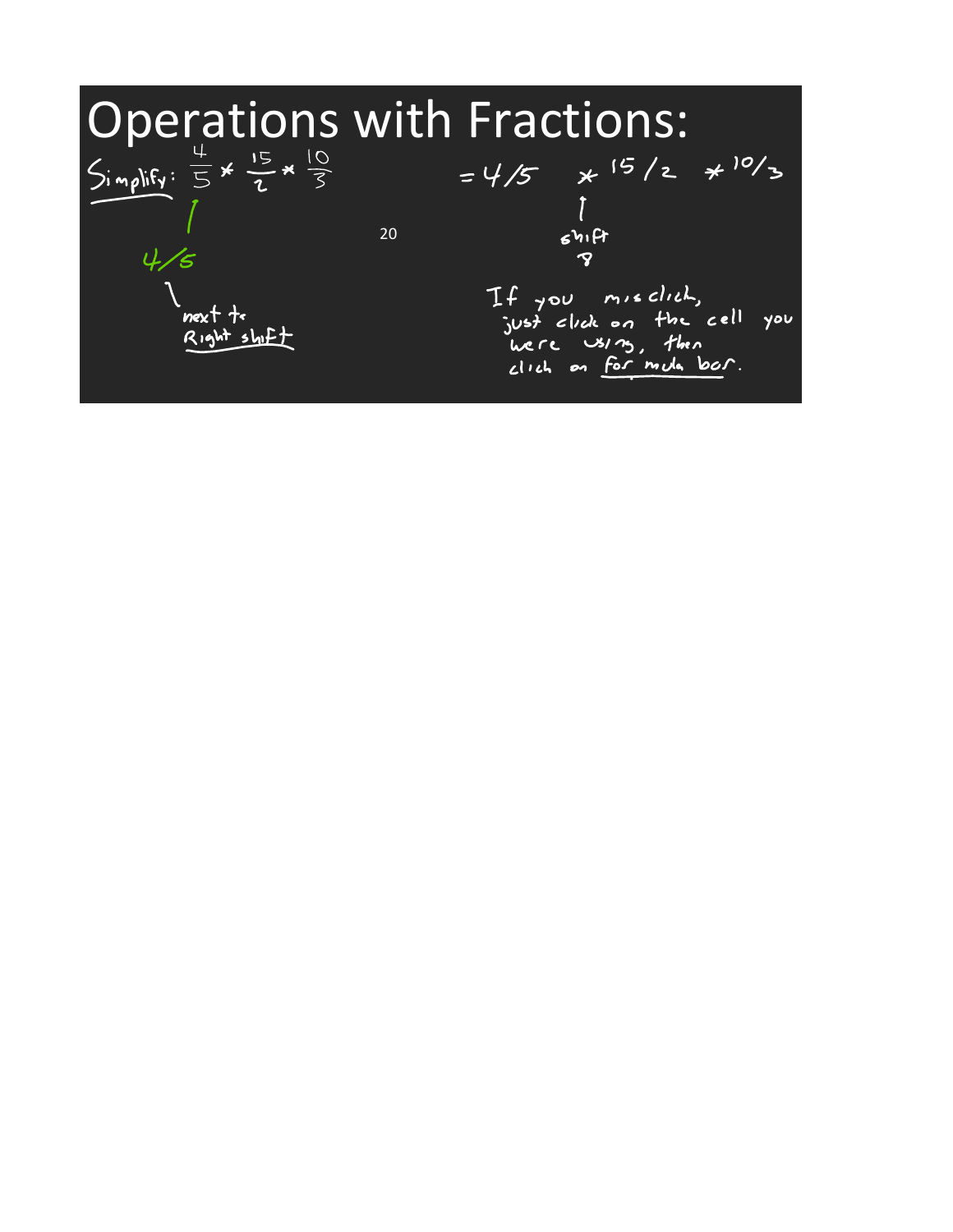# Operations with Complex Fractions:<br>  $S_{inp}$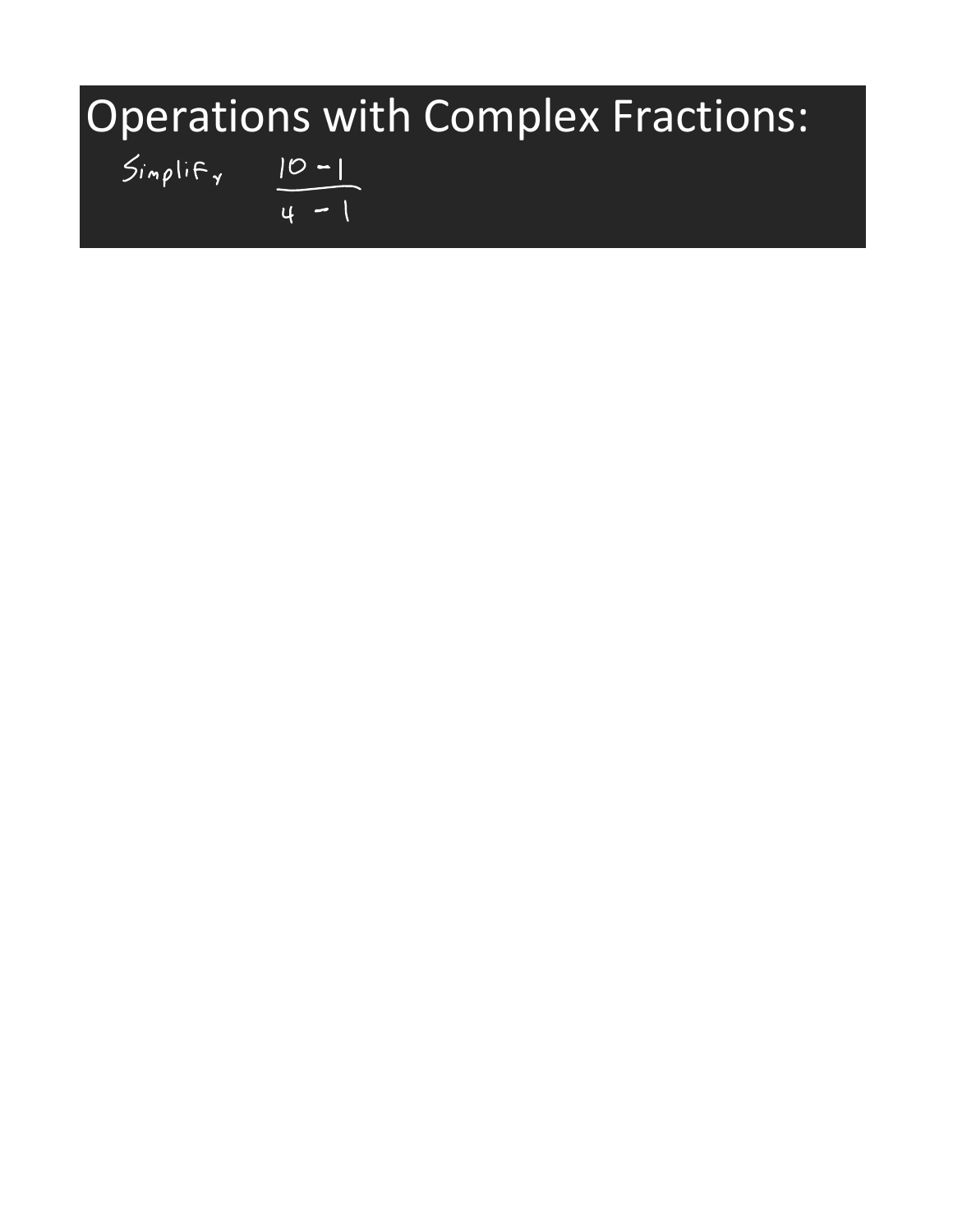### Fractions and percents:

Change 3/8 to a decimal, then to a percent. Round the answers to two decimal places.

decimal **0.38** percent 37.50%

| Excel Changes                                                                       |
|-------------------------------------------------------------------------------------|
| $F$ caction $\rightarrow$ decimal                                                   |
| Home<br>To get porcent<br>(i) $EntC = 38$<br>2 Click on it.<br>$60 - 11000 - 11000$ |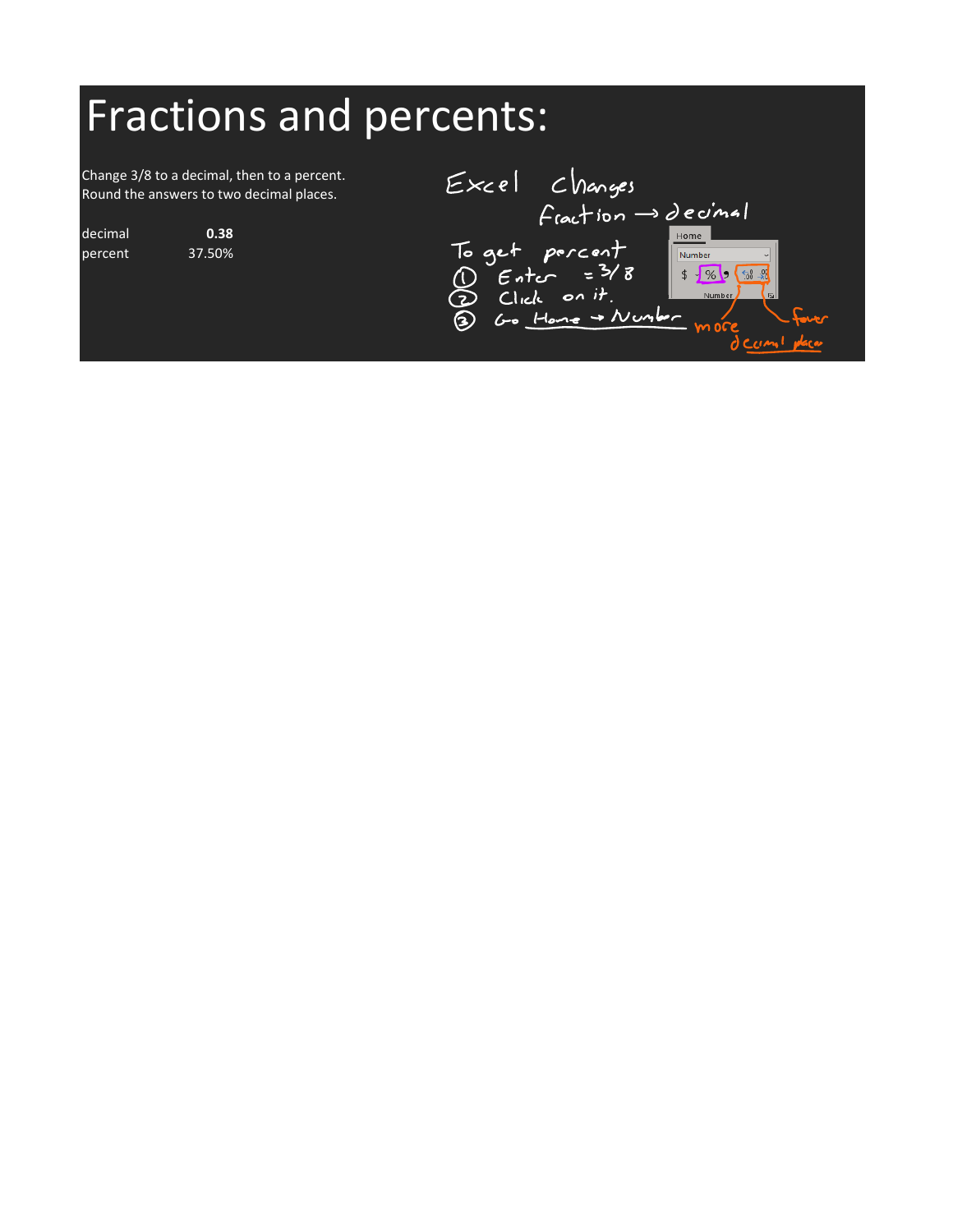#### Percentages and Excel:

If a pair of jeans that is usually \$50 is on sale, and marked 60% off:

A. Find the discount amount, and paint the answer cell red. Discount List & Percent<br>Amount price Discount B. Find the sale price and paint the answer cell gold.  $n^{+}$  $shFf - 4$  for  $\frac{4}{3}$ List Price \$80<br>Percent Discount 75%  $\mathbb{E}[m]$  $\sqrt{u}$  $shff-5$  for  $X$  $\overline{\phantom{a}}$  Discount Percent Discount pilce price Amount Discount Amount  $\frac{1}{560}$  =B7\*B8 Take list price times percent discount. Final Price  $$20$   $\frac{|=B7-B10|}{ }$  Take list price minus discount amount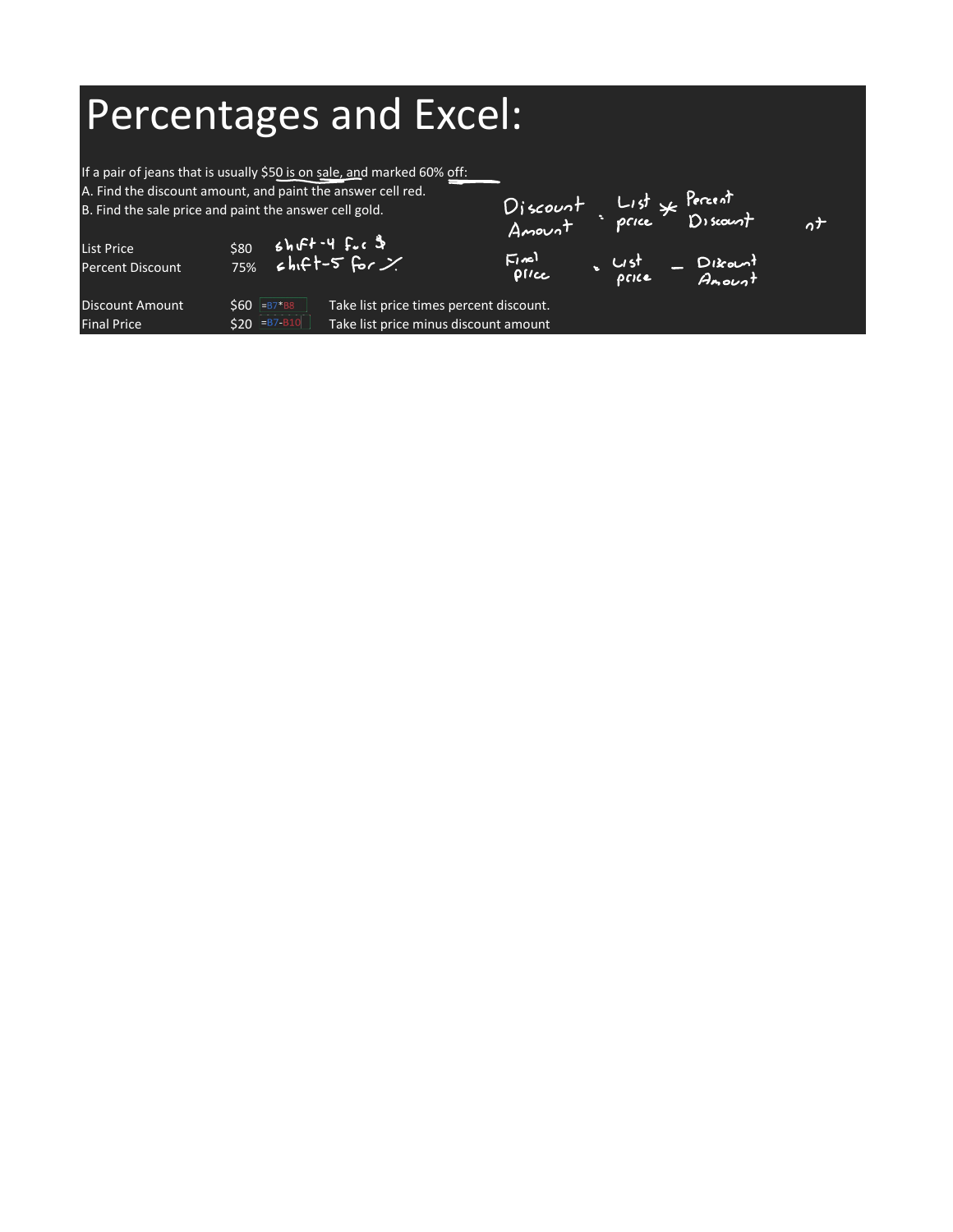## Comparison Shopping

Imagine you're trying to buy a \$400 TV. If store A is offering \$50 off, and store B is offering 15% off,

A. Find the discount that store B is offering.

B. Find which store charges less for the TV.

Discounte List \* Percent Final List - Discount

|         | List Price | Discount Percent Discount Amount |            | <b>Final Price</b> |
|---------|------------|----------------------------------|------------|--------------------|
| Store B | \$400.     | 15%                              | <b>S60</b> | S340               |
| Store A | \$400      |                                  | \$50       | S350               |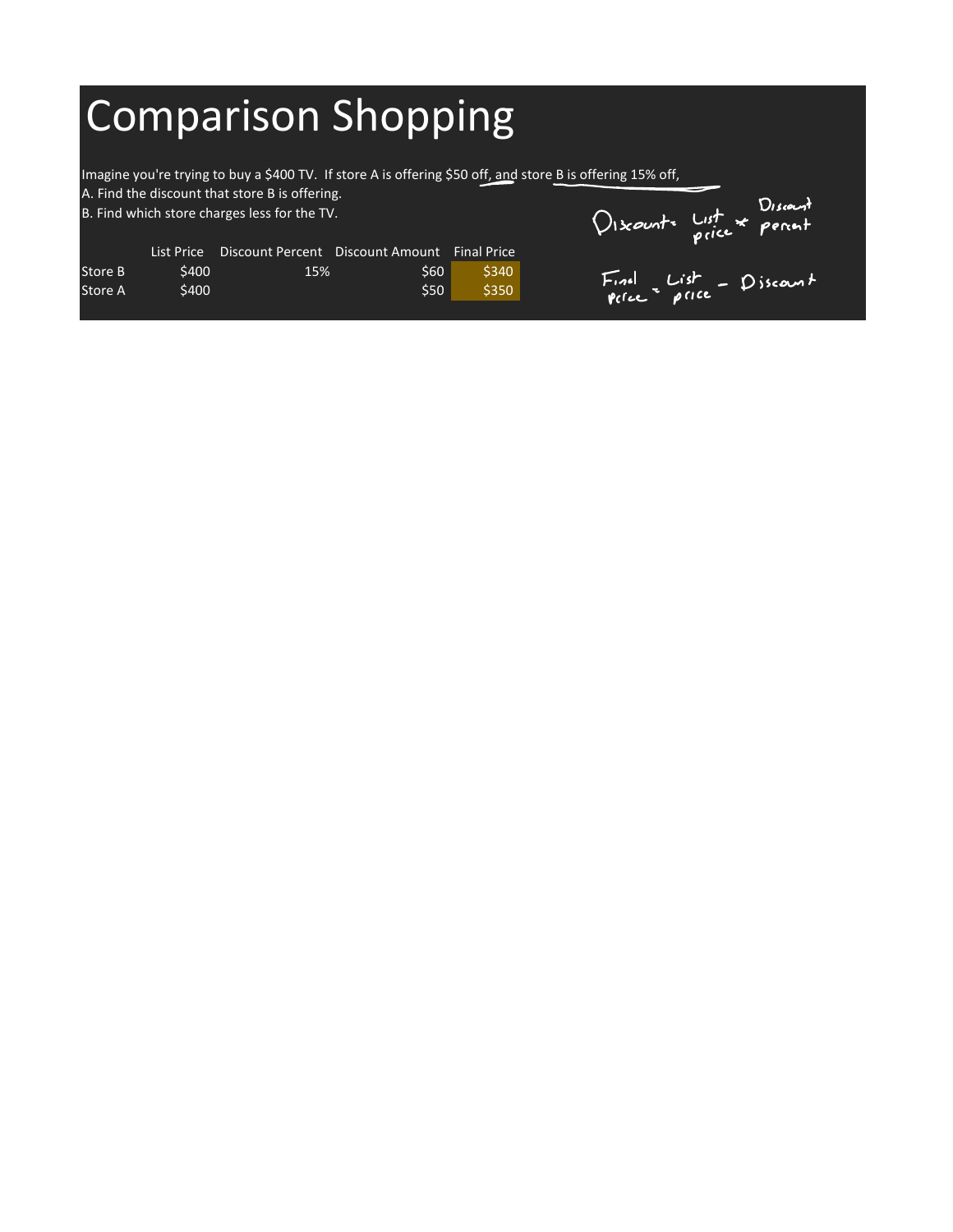#### More Percentages and Excel: If you pay 5% tax and a 15% tip on a meal that  $\cos$ ts \$25.00, how much are you really paying? A. Find the Tax amount. B. Find the Tip amount. C. Add part  $A$  and B to the original cost to get the total. List Price \$25 Tax Percentage 5% Tax Amount **\$1.25** Use list price times tax percentage  $=$ B8<sup>\*</sup>B9 Tip Percentage 15% Tip Amount **\$3.75** Use list price times tip percentage  $= B8*B12$ Final total  $$30.00$  Use tax+tip+list price  $\vert$ =B10+B13+B8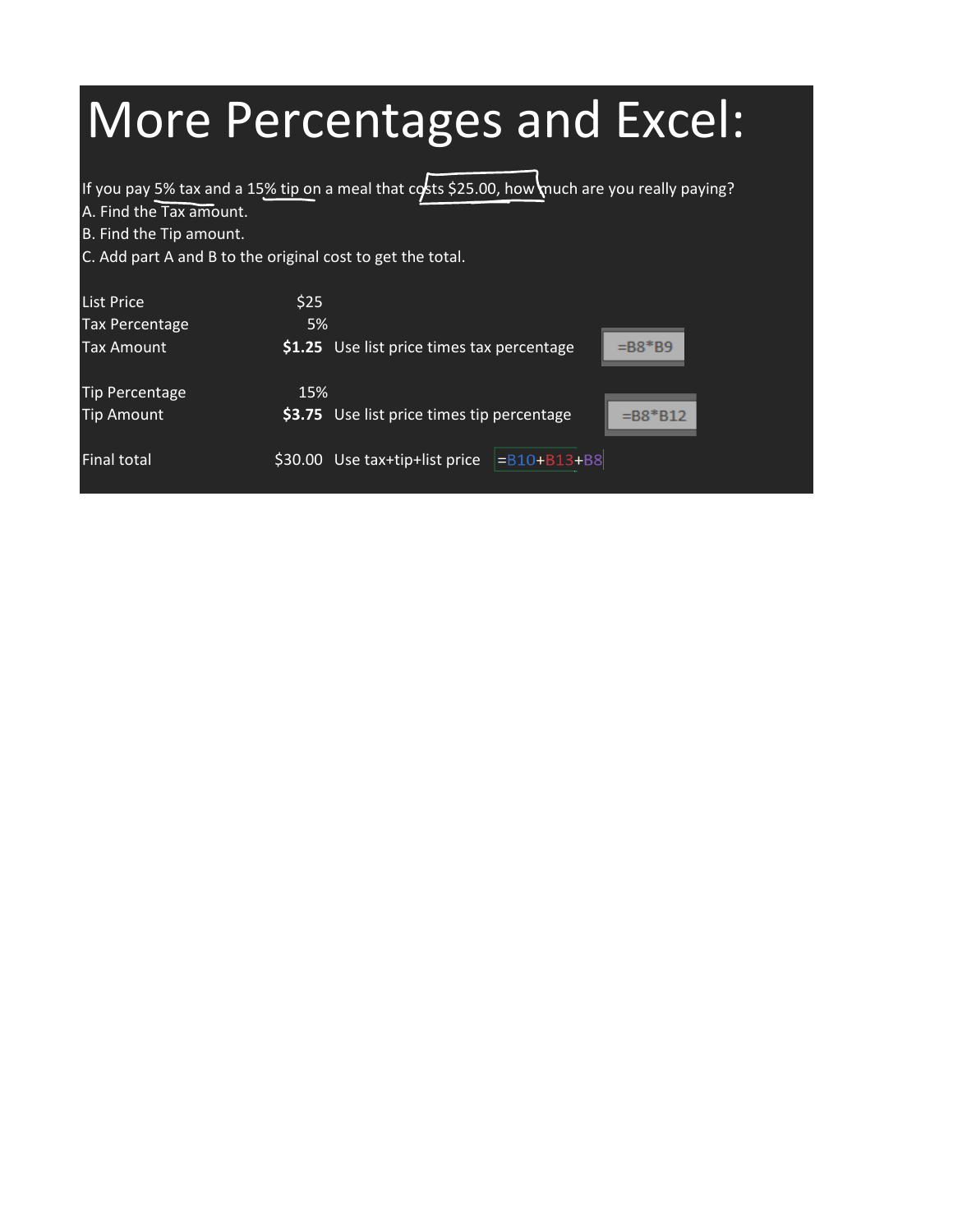#### Lists and Averages:

A. Find the average grade for each student.

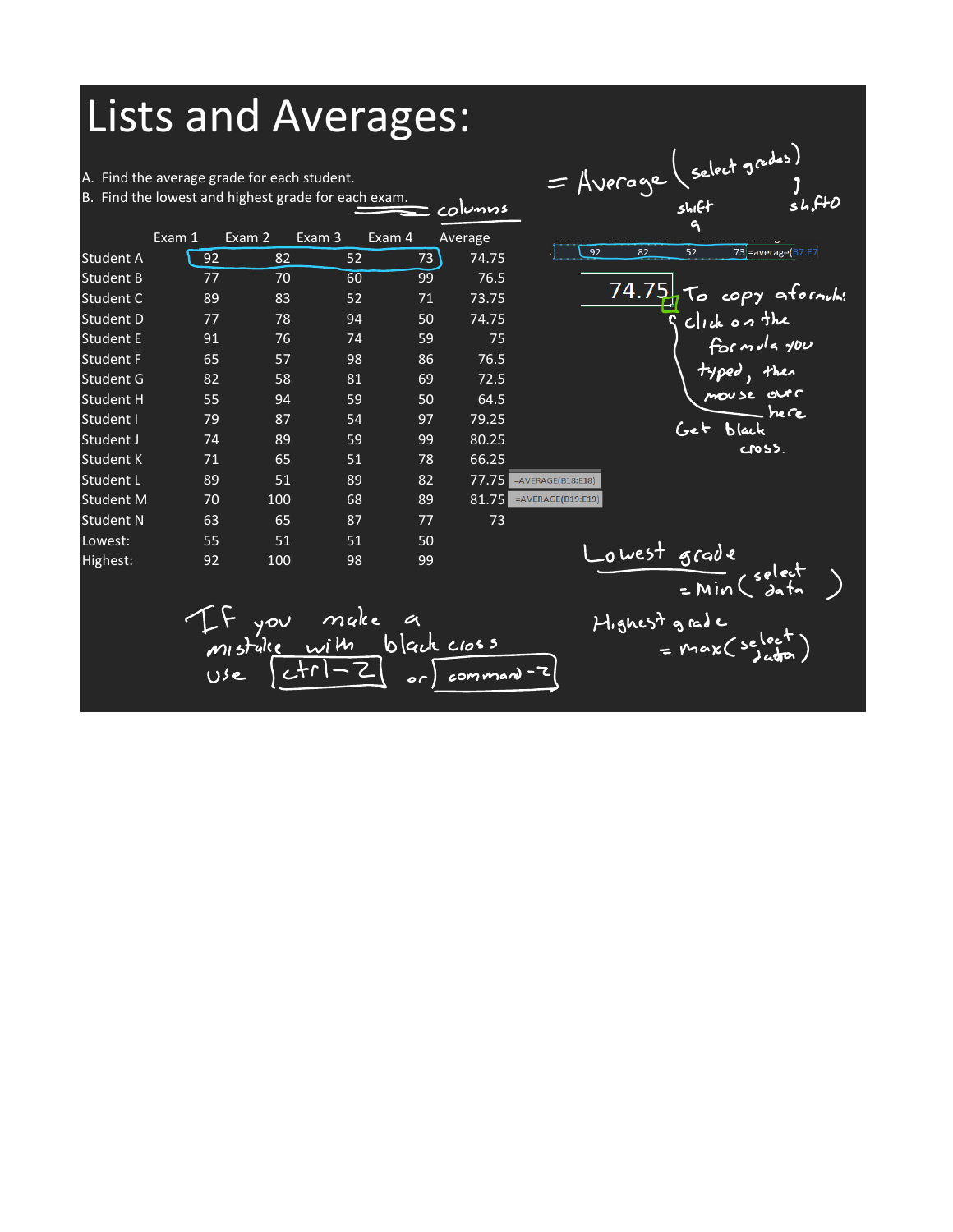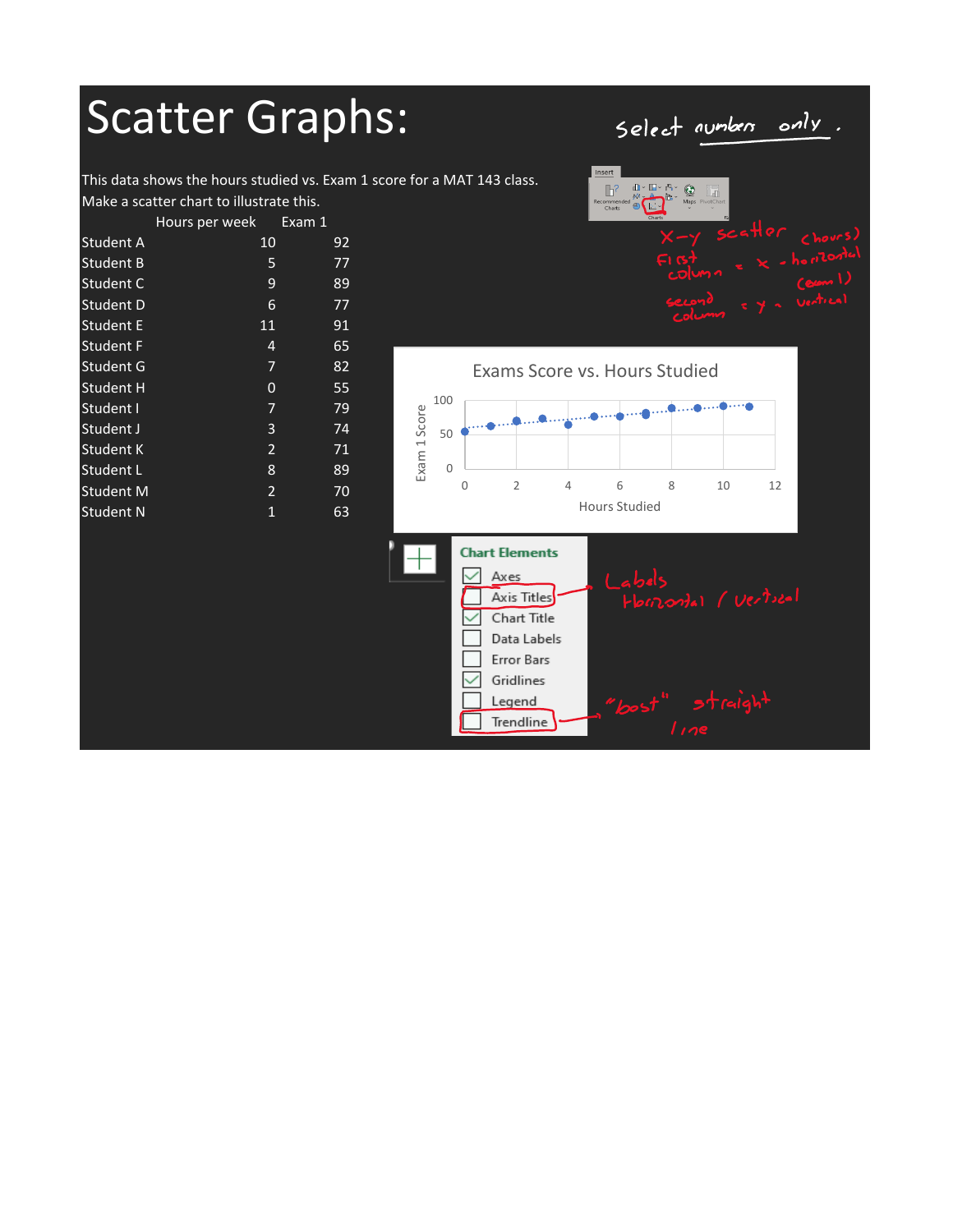# Expenses and Income

Name Amount Times **Name** Amount Times

Income Expenses and the expenses of the expenses of the expenses of the expenses of the expenses of the expenses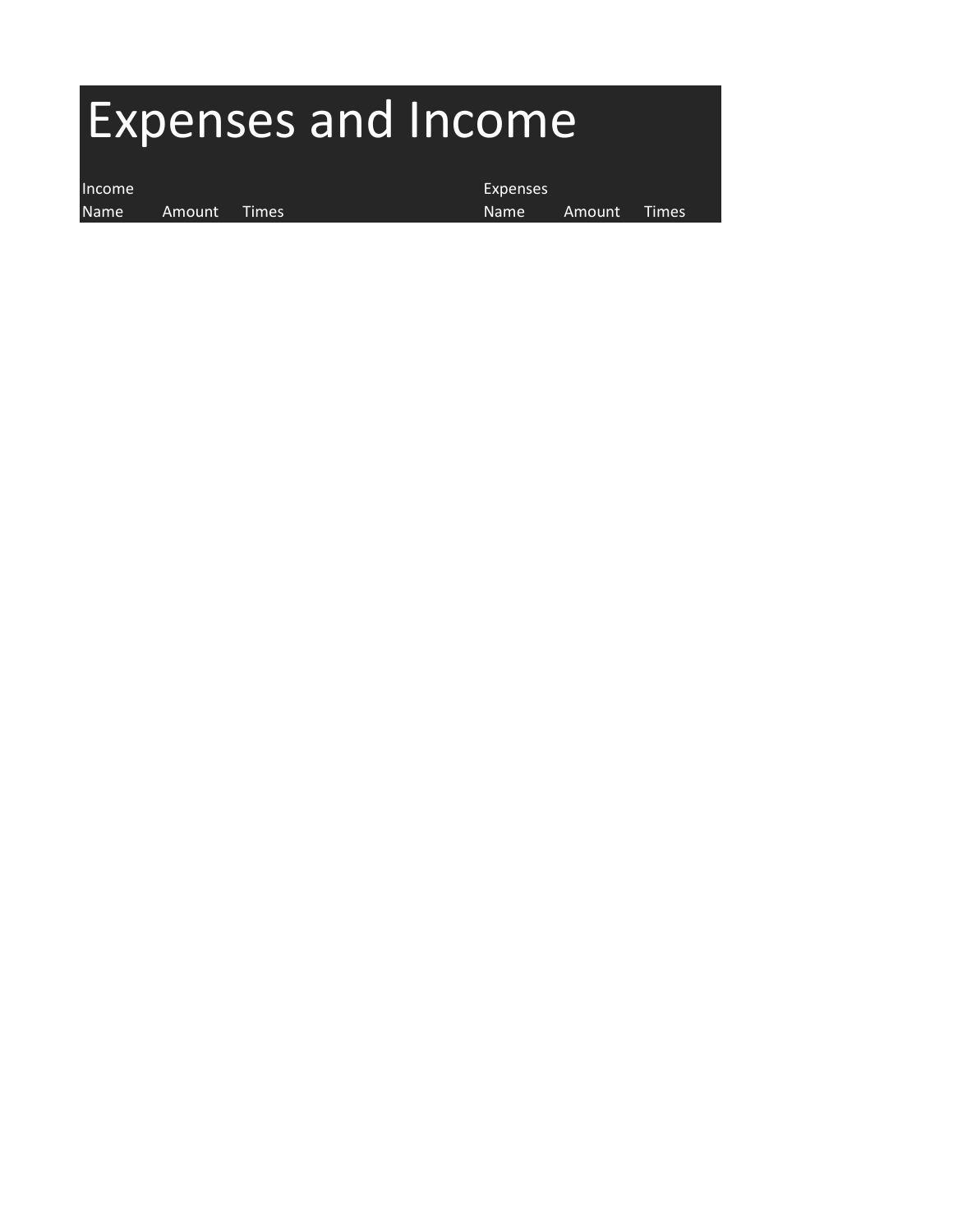